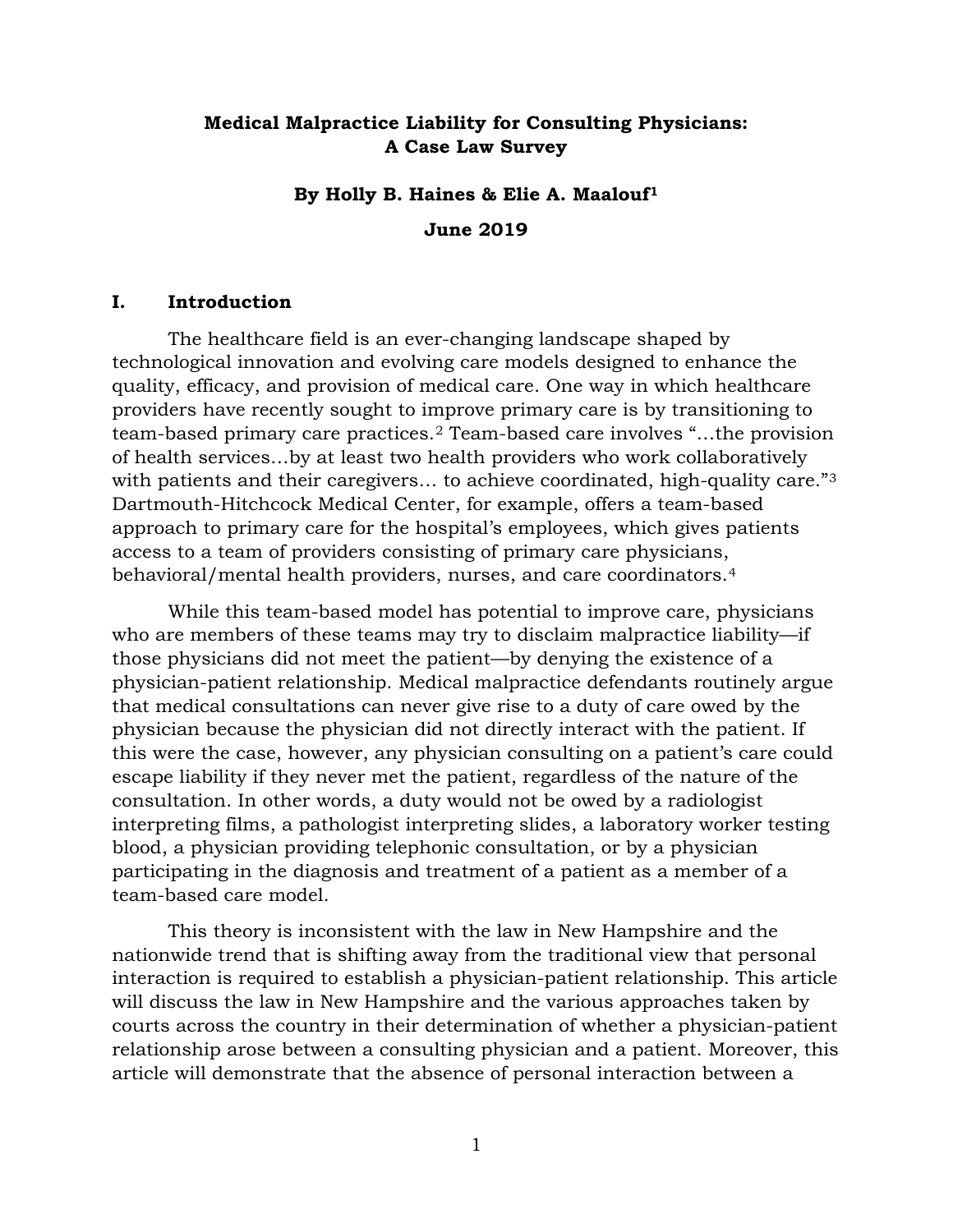patient and a physician consulting on his or her care does not necessarily absolve the consultant of malpractice liability.

## **II. Physician-Patient Relationship**

One way to create medical malpractice liability is to prove the existence of a physician-patient relationship, which can be expressly created by the parties or implied by their conduct.[5](#page-7-4) Whether a physician-patient relationship exists is a question of fact specific to each individual case.<sup>[6](#page-7-5)</sup> Increasingly, courts are conducting "a qualitative analysis of the consultative physician's actions in relation" to the patient in deciding whether a physician-patient relationship existed.[7](#page-7-6)

## A. Affirmative Conduct

A physician-patient relationship can be expressly created by the parties or it can be implied by their conduct.[8](#page-7-7) Face-to-face meetings between the physician and the patient are not required to give rise to a physician-patient relationship.[9](#page-7-8) In the absence of a prior contractual relationship between the doctor and a hospital, a physician may establish a relationship with a patient by taking some affirmative action to treat the patient.<sup>[10](#page-7-9)</sup>

Indeed, "an on-call physician to an emergency room consulted by telephone renders medical services by evaluating the information provided and making a medical decision."[11](#page-7-10) Other jurisdictions have employed this approach and have found that a physician-patient relationship can be implied between an emergency room patient and an on-call physician they have never met when that physician actively participates in the diagnosis of the patient, actively participates in or prescribes the treatment plan for a patient, or owes a duty to the hospital or patient for whose benefit he is on-call.[12](#page-7-11)

Other courts have looked at the extent to which the consultant exercised his independent professional judgment in a matter directly relating to the patient and the extent to which the consultant knows the exercise of his judgment will be relied upon and determine the ultimate course of care for the patient.[13](#page-7-12) At least one court has found that "[a]n implied physician-patient relationship may arise when a physician gives advice to a patient, even if that advice is communicated through another health care professional."[14](#page-7-13) In short, when a physician takes some affirmative act to participate in the care and treatment of a patient, a physician-patient relationship exists.[15](#page-7-14) This is especially true when a physician listens to a description of a patient and then essentially directs the course of that patient's treatment.[16](#page-7-15)

Telephonic consultations between emergency department physicians and on call specialists about the care and treatment of emergency room patients can establish a physician-patient relationship. For example, in Kelley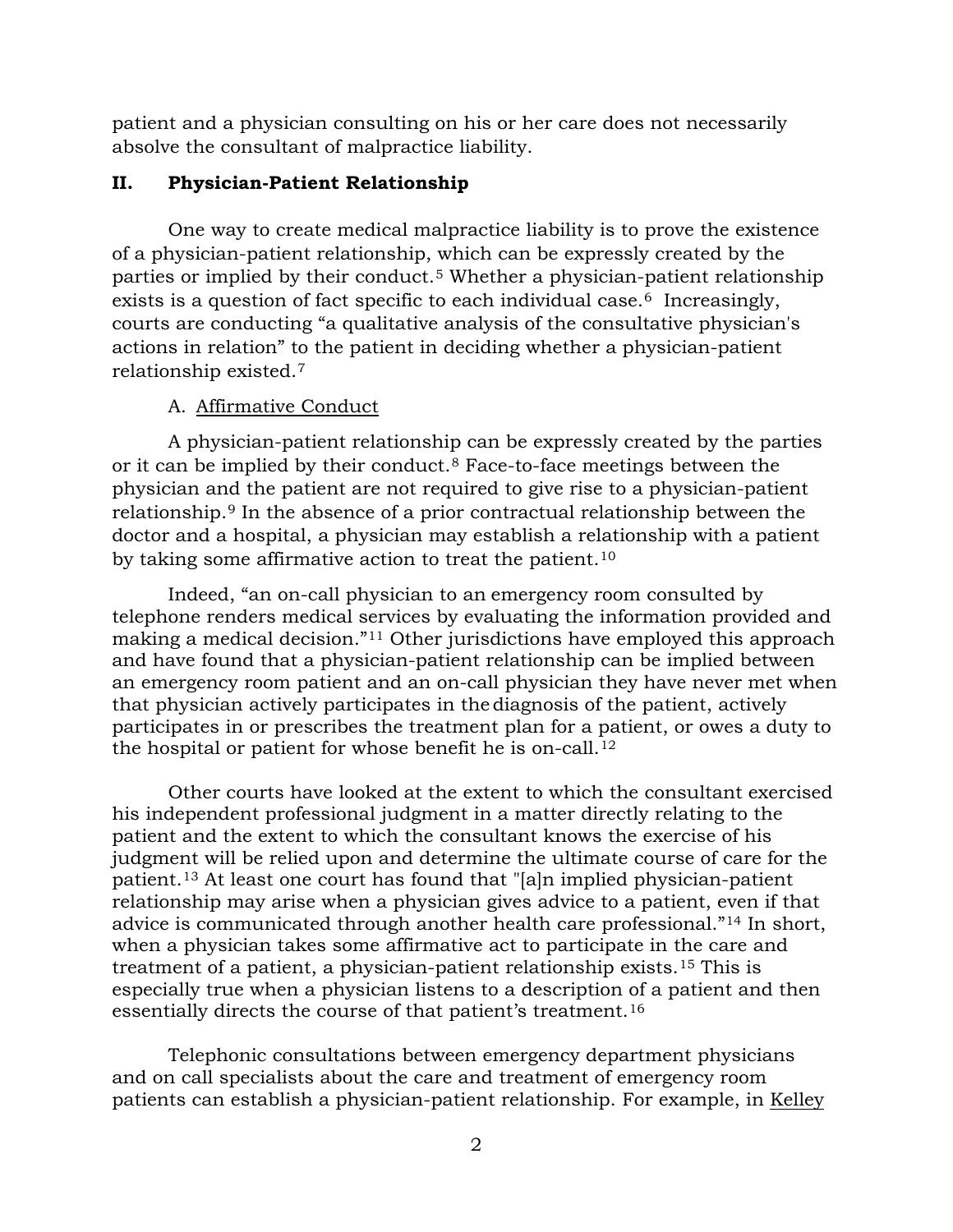v. Middle Tennessee Emergency Physicians,<sup>[17](#page-7-16)</sup> the plaintiff presented to an emergency room complaining of chest pain similar to that she had suffered from several months earlier when she had a heart attack.<sup>[18](#page-7-17)</sup> The emergency room physician spoke with a cardiologist on call who listened to the presentation and history and advised that the patient could be treated as an outpatient.[19](#page-7-18) The patient was discharged and subsequently died of a cardiopulmonary arrest days later.[20](#page-7-19) The Kelley court found that there was sufficient evidence to show that this was more than an informal consultation because the call was made to the appropriate specialist, who was on call for the treating physician, and it was made specifically for direction in the management and care of the patient.<sup>[21](#page-7-20)</sup> The court found that there were issues of material fact in dispute about the extent of affirmative involvement in the patient's care by the on-call physician, thereby precluding summary judgment.<sup>[22](#page-7-21)</sup>

Similarly, in Wheeler v. Kersting Memorial Hospital,<sup>[23](#page-7-22)</sup> the court held, as a matter of law, that a physician who evaluated the status of a pregnant woman's labor and approved her transfer to another hospital for treatment on the basis of information received over the phone by a nurse was liable as a treating physician.[24](#page-7-23)

Likewise, in Lection v.  $Dyll<sub>1</sub>,<sup>25</sup>$  $Dyll<sub>1</sub>,<sup>25</sup>$  $Dyll<sub>1</sub>,<sup>25</sup>$  the plaintiff presented to an emergency room with symptoms of hemiparesis, slurred speech, headache and dizziness.[26](#page-8-1) The emergency room physician ordered several tests and called the on-call neurologist for guidance in whether additional treatment was warranted.<sup>[27](#page-8-2)</sup> The neurologist diagnosed the patient with a hemiplegic migraine and advised that no further treatment was warranted, so discharge would be proper with appropriate follow up and instructions.<sup>[28](#page-8-3)</sup> The Lection court found that genuine issues of material fact were in dispute as to whether a physician-patient relationship existed based on the neurologist's affirmative participation in the diagnosis and treatment plan for this patient. The court explained that the neurologist's affirmative conduct amounted to "an evaluation of the information provided and a medical decision concerning [plaintiff's] need for treatment."<sup>[29](#page-8-4)</sup> Furthermore, the Lection court found that a physician-patient relationship arose by contract because the neurologist was required under the hospital bylaws to take call from the emergency room.[30](#page-8-5)

In McKinney v. Schlatter,  $31$  a patient presented to an emergency room with chest pain and, after ordering several tests, the emergency room physician called the cardiologist on call for assistance in the treatment plan for the patient.[32](#page-8-7) The emergency room physician described the patient and test results and the cardiologist told him that the complaints did not sound cardiac in nature and instructed the emergency room physician to do a few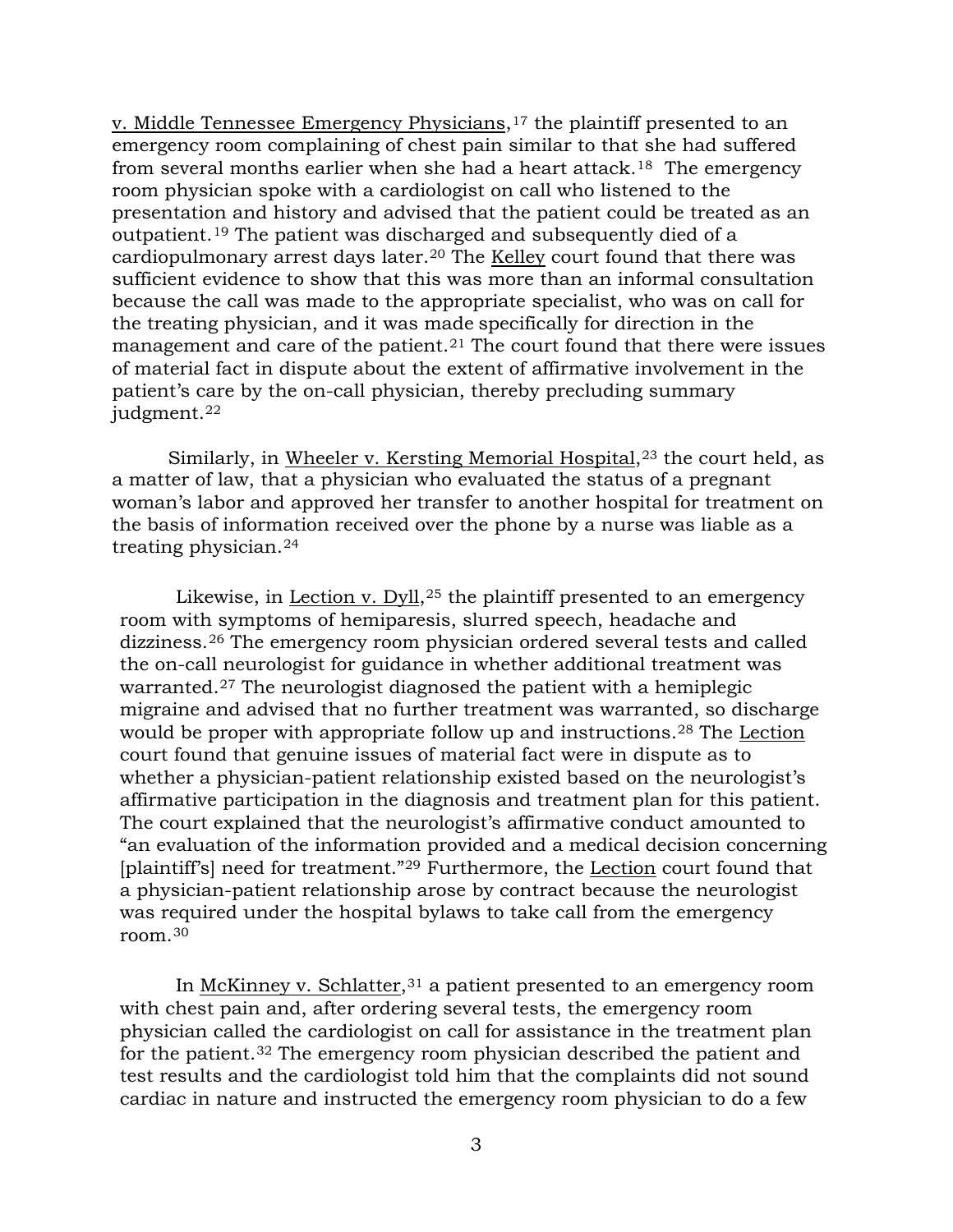more tests, ultimately recommending discharge of the patient with follow up with the patient's personal physician.<sup>[33](#page-8-8)</sup> The McKinney court found that there were genuine issues of material fact in dispute as to the extent of the physician's affirmative involvement in the diagnosis and treatment plan of the patient.[34](#page-8-9)

#### B. Foreseeable Reliance

Other courts frame the inquiry as whether it was reasonable and foreseeable that the patient would rely on the physician's advice or whether the physician's actions created a reasonable expectation of care.[35](#page-8-10) For example, in Cogswell v. Chapman,[36](#page-8-11) the court found that a doctor-patient relationship can be established by a telephone call where such a call "affirmatively advis[es] a prospective patient as to a course of treatment" and it is foreseeable that the patient would rely on the advice.[37](#page-8-12) The consultant ophthalmologist discussed the patient's eye injury with the treating physician, asked if the patient's eye pressure had been checked, and discussed treatment management.[38](#page-8-13) The court held that the defendant's conduct demonstrated "more than an informal interest and involvement in plaintiff's condition," and presented an issue of fact for the jury, "especially in light of defendant's expertise in ophthalmology."[39](#page-8-14)

In Gilinsky v. Indelicato,<sup>[40](#page-8-15)</sup> the patient began suffering from neurologic symptoms while receiving chiropractic treatment.<sup>[41](#page-8-16)</sup> The chiropractor called a neurologist several times to discuss his patient's symptoms and course of treatment. Over the course of seven phone calls, the neurologist never advised the chiropractor to get the patient emergent neurologic care.<sup>[42](#page-8-17)</sup> As a result, the patient suffered permanent deficits from a stroke. The court found the following circumstances to be highly probative in its evaluation of whether a physicianpatient relationship came into existence: (1) the extent to which the consultative physician exercised his professional judgment in a matter bearing directly upon the plaintiff, and (2) the foreseeability to the consultant that his exercise of judgment ultimately would determine the precise nature of the medical services to be rendered to the plaintiff.<sup>[43](#page-8-18)</sup> The court found that a reasonable jury could find that the neurologist became a part of the physicianpatient relationship with the patient and there were genuine issues of material fact in dispute, precluding summary judgment.<sup>[44](#page-8-19)</sup>

The court in Diggs v. Arizona Cardiologists<sup>[45](#page-8-20)</sup> held that a cardiologist, by virtue of professional expertise, could be found to have a duty of care when it was foreseeable that the patient's treating physician would rely on his advice.<sup>[46](#page-8-21)</sup> The defendant in Diggs consulted with an emergency room physician about a patient who had presented with severe chest pain.[47](#page-8-22) The two physicians discussed the patient's clinical history and the results of her physical examination.[48](#page-8-23) The cardiologist also reviewed the patient's EKG.[49](#page-8-24) Following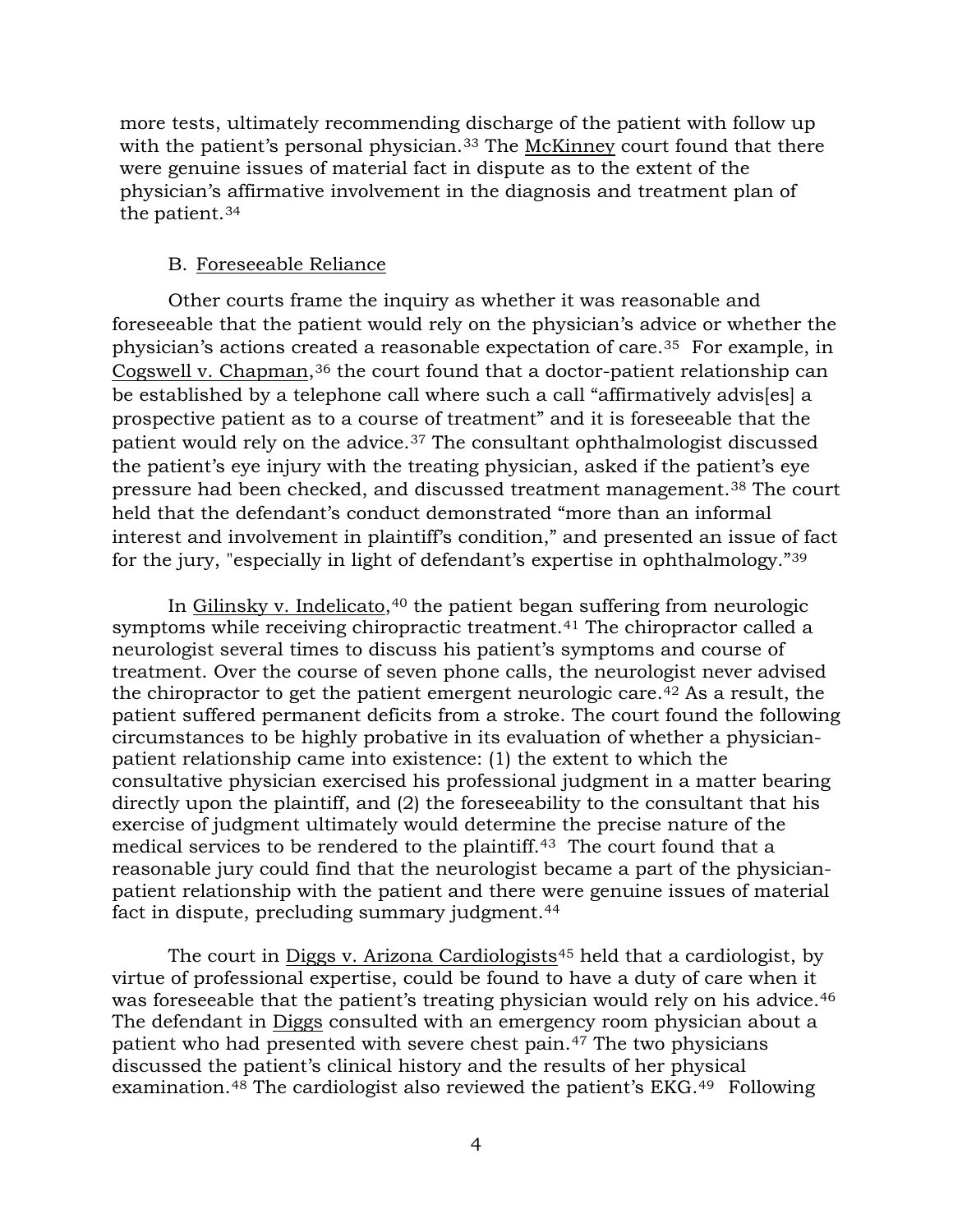the cardiologist's diagnosis of pericarditis, they agreed that the patient should be given a nonsteroidal anti- inflammatory medication and discharged.[50](#page-8-25) Three hours later, the patient died of cardiopulmonary arrest.<sup>[51](#page-8-26)</sup> The court noted that the defendant cardiologist was in a "unique position" to prevent future harm to the patient because the emergency room doctor was not fully qualified to interpret the EKG, relying on the cardiologist's interpretation and curbside diagnosis of pericarditis.[52](#page-8-27) Under these circumstances, the court concluded that the absence of a contractual relationship between the patient and the defendant cardiologist did not preclude liability.[53](#page-8-28)

## C. "Invisible" Specialists

Another group of cases involve "invisible" specialists such as radiologists and pathologists who regularly perform services but rarely see or speak to the patient.[54](#page-8-29) In such cases, "[a] consensual relationship between a physician and a patient may exist where others have contracted with the physician on the patient's behalf."[55](#page-8-30) The courts in these cases found that the important fact in determining whether the relationship is a consensual one is not who contracted for the service, but whether it was contracted for with the express or implied consent of the patient or for his benefit.

### **III. Physician-Patient Relationship By Contractual Obligation**

Some courts consider whether a pre-existing contractual obligation between the consultant and the hospital give rise to a physician-patient relationship. Indeed, a physician "may agree in advance with a hospital to the creation of a physician-patient relationship that leaves him no discretion to decline treatment of the hospital's clients."<sup>[56](#page-8-31)</sup> For example, In Lection v. Dyll,<sup>[57](#page-8-32)</sup> the court found that a physician-patient relationship arose out of the on-call physician's contractual obligation because the hospital by-laws required the on-call physician to provide medical care to patients in the emergency room in order to maintain active staff privileges.[58](#page-8-33)

In Oja v. Kin,[59](#page-8-34) however, the plaintiff argued that "[the defendant consultant's] contractual relationship with the hospital, combined with the hospital by-laws, imposed a duty on [the consultant] to come to the hospital when he was called, or to arrange for coverage."<sup>[60](#page-8-35)</sup> The court noted that while the consultant may have owed such a duty to the hospital, a contract between a consultant and the hospital does not necessarily create rights in third parties such as the plaintiff.<sup>[61](#page-8-36)</sup> Thus, the plaintiff would have to prove that he was an intended third-party beneficiary before he could enforce the contract against the defendant consultant.[62](#page-8-37)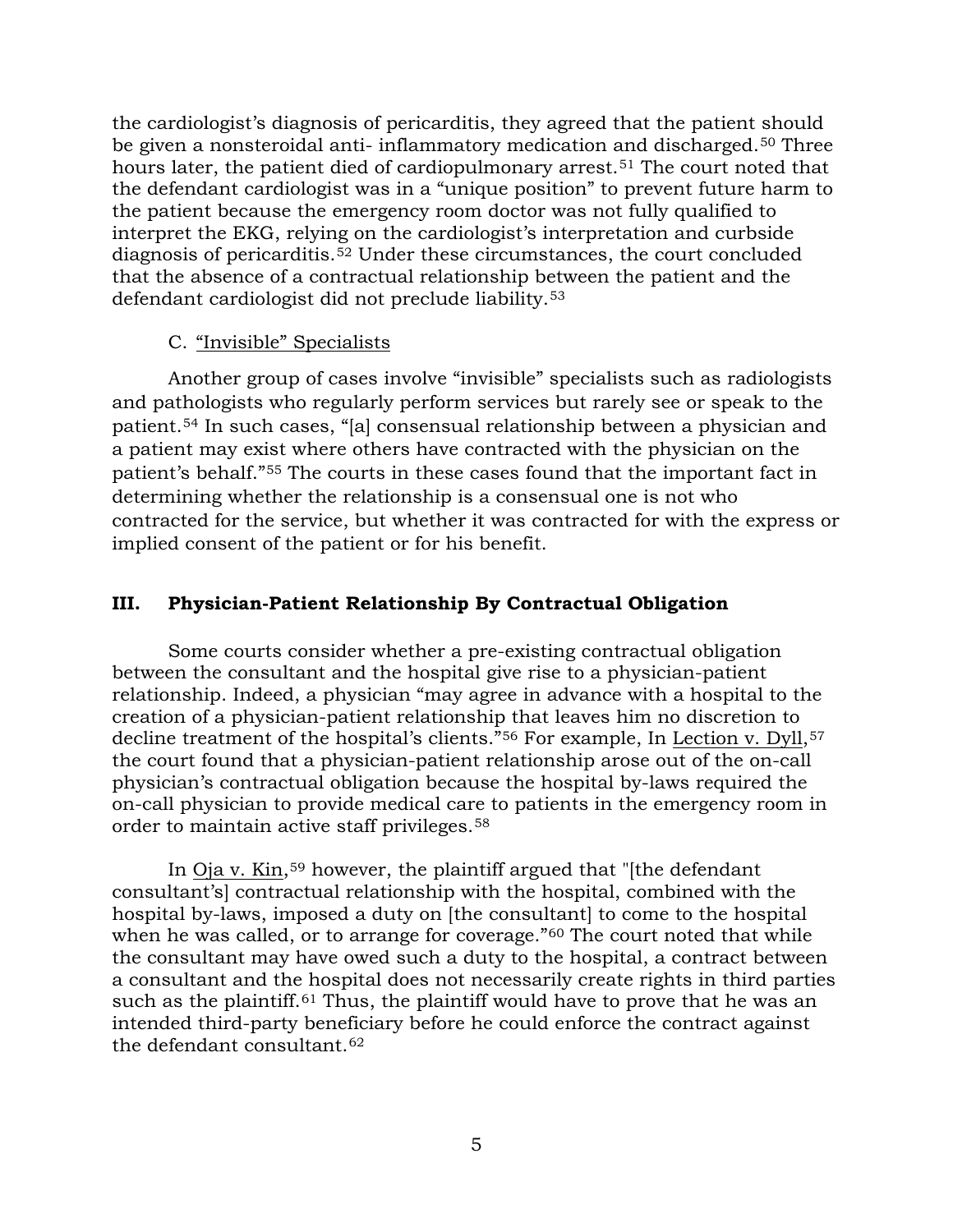In Hand v. Tavera, $63$  the court recognized a physician-patient relationship where a "health-care plan's insured show[ed] up at a participating hospital emergency room, and the plan's doctor on call [was] consulted about treatment or admission."[64](#page-8-39) The court found that the on-call doctor's contract requiring the physician "provide enrollees with medical services" brought the patient and physician together "just as surely as though they had met directly and entered into the physician patient relationship."[65](#page-8-40) The court also noted that the patient paid the plan insurance premiums, the plan in turn paid physicians to be on call for its patients in need of services.[66](#page-8-41)

In other cases, courts have found that contracts to provide supervisory call services for residents at a teaching hospital can give rise to a duty of care to a patient being treated by those residents.[67](#page-8-42) In Lownsbury v. VanBuren and Mozingo v. Pitt County Memorial Hospital, the defendant physicians had no direct contact with the patient, but rather were telephonically available to provide medical advice to the residents treating the patients at the teaching institutions. Those cases relied on the duties that the physician contracted for in their employment relationship.[68](#page-8-43) Specifically noting that physicians are free to limit the extent and scope of employment, these courts found that the defendant physicians undertook by contract to provide on call supervision or consultation for their residents.[69](#page-8-44)

Similarly, in Schendel v. Hennepin County Medical Center,<sup>[70](#page-8-45)</sup> the court found that a doctor-patient relationship existed between a patient and a group of staff neurosurgeons even though the staff physicians claimed they did not interact with the patient during his hospital stay and did not recommend the care delivered to the patient.[71](#page-8-46) In denying the defendants' judgment notwithstanding the verdict, the court found that a jury could have reasonably concluded that the physicians' contractual obligations to provide "guidance and direction" to residents gave rise to a duty to evaluate the residents' patients.<sup>[72](#page-8-47)</sup>

#### **IV. New Hampshire Law**

In New Hampshire, "one who contractually provides services 'may be liable to third parties for a foreseeable harm resulting from the breach of a duty of care.'"[73](#page-9-0) In Seymour v. Gill et al,[74](#page-9-1) Judge Houran relied on the Restatement of Torts to determine the situations in which a party under contract to provide services will be liable to the third party for a breach of a duty. The Restatement provides:

One who undertakes, gratuitously or for consideration, to render services to another which he should recognize as necessary for the protection of a third person or his things, is subject to liability to the third person for physical harm resulting from his failure to exercise reasonable care to protect his undertaking, if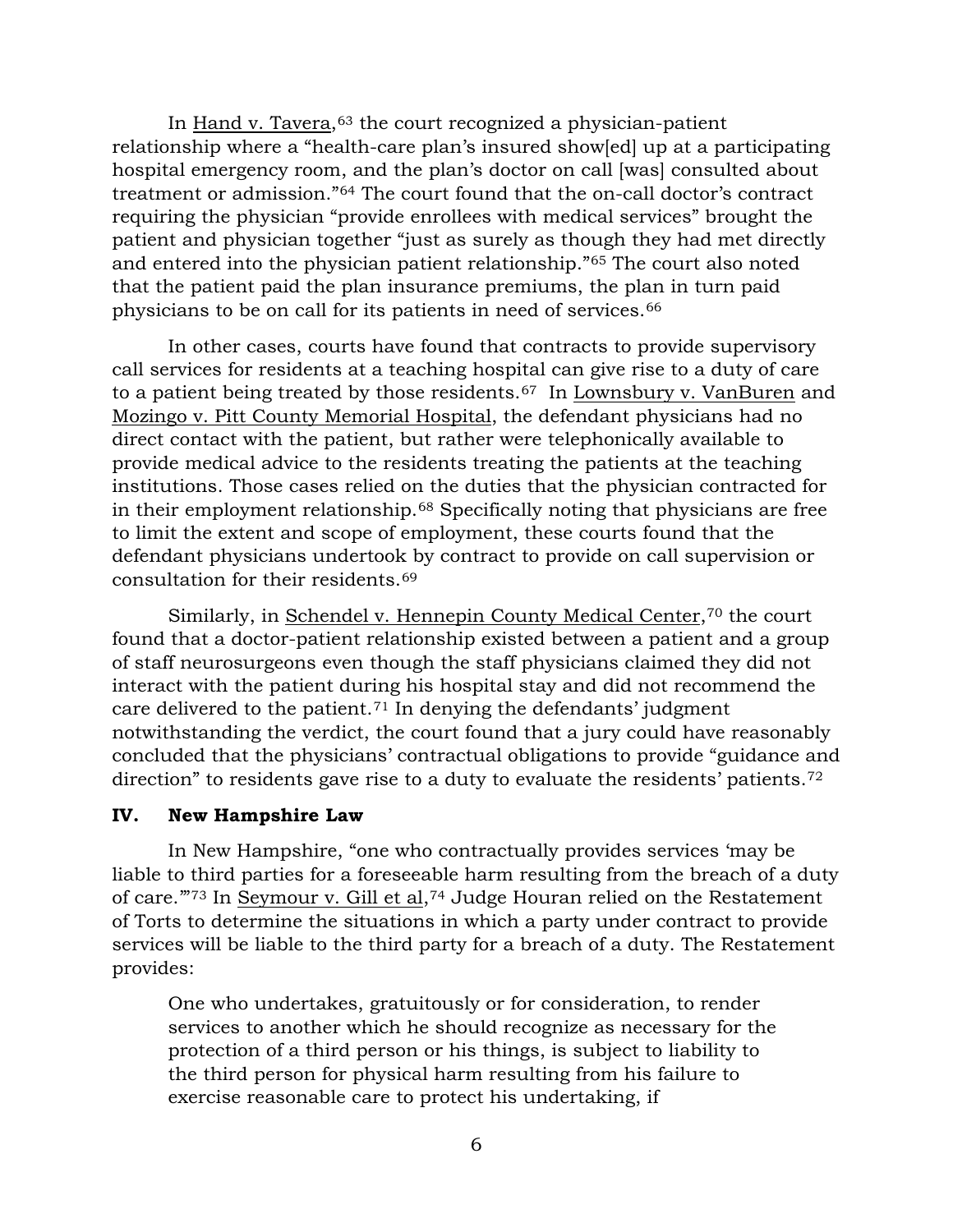(a) his failure to exercise reasonable care increases the risk of such harm, or

(b) he has undertaken to perform a duty owed by the other to the third person, or

(c) the harm is suffered because of reliance of the other or the third person upon the undertaking.[75](#page-9-2)

Furthermore, a physician-patient relationship as defined in N.H. RSA 329:1-c may not be required for a duty to exist between a physician and a patient.<sup>[76](#page-9-3)</sup> In Bachman et al v. Hou, M.D., et al,<sup>[77](#page-9-4)</sup> Judge Temple recognized that a duty may arise between a physician and a non-patient even in the absence of this defined relationship. In Bachman, the defendant moved for summary judgment, arguing that the defendant doctor did not owe a duty to the wife of his patient because he and the patient's wife did not have a physician-patient relationship as defined in 329:1-c.[78](#page-9-5)

In denying the defendant's motion, the court, citing Edwards v. Lamb,  $79$ explained "that when a physician provides advice to non-patient family members, he undertakes an affirmative act that gives rise to a duty to carry out that act with care."[80](#page-9-7) The Edwards court emphasized that a duty arose in that case solely from the fact that the physician had engaged in "positive action."[81](#page-9-8) The Bachman court also cited Fruiterman v. Granata, $82$  for the proposition that "a physician can, in certain circumstances, affirmatively undertake to provide health care to an individual, who prior to that moment was not the physician's patient, and thereby assume the duty to comply with the applicable standard of care."[83](#page-9-10) Additionally, the court was persuaded by the holding in Jenkins v. Best,<sup>[84](#page-9-11)</sup> which provided that in order to find that the defendant owed an independent duty to the patient under the "undertaker's doctrine"—the restatement approach outlined in Seymour—the court must find that the defendant consultant "personally engaged in some affirmative act amounting to a rendering of services" to the patient, treating physician, or the hospital.<sup>[85](#page-9-12)</sup>

In light of this case law, Judge Temple found that that "although…a [329:1-c] physician-patient relationship *may have been sufficient* to give rise to such duties, *it was not necessary*."[86](#page-9-13) Accordingly, a physician-patient relationship as defined in 329:1-c is not required for a duty to arise in New Hampshire where the physician has engaged in some affirmative act or "positive action."[87](#page-9-14)

### **V. Conclusion**

Whether a physician-patient relationship existed between a consulting physician and a patient is a question of fact based on whether there is a contractual obligation that gave rise to a duty to the patient or whether the consultant physician affirmatively acts to participate in the diagnosis and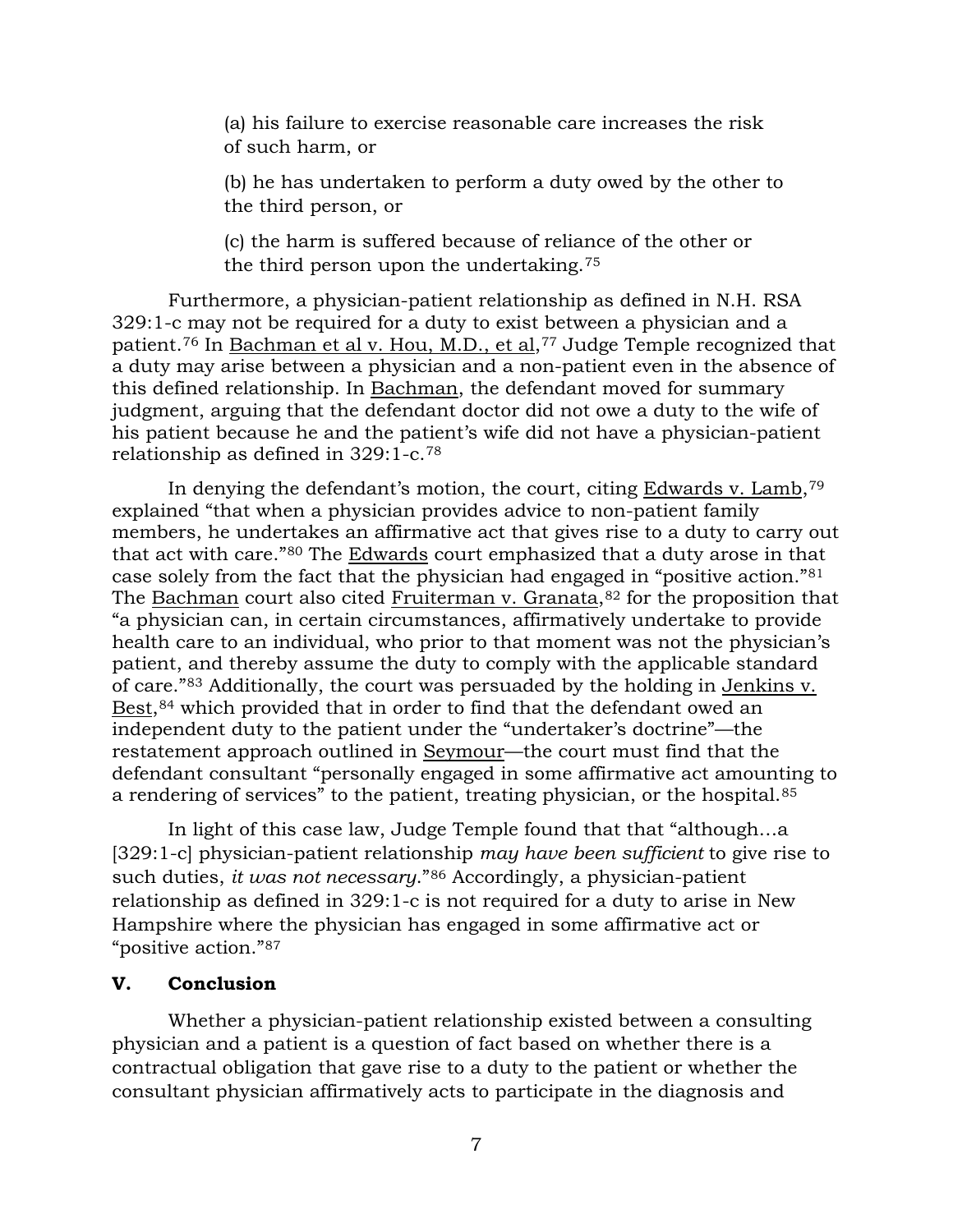treatment plan for the patient. Consulting physicians should not be absolved from liability simply because they did not see the patient. This is not the law in New Hampshire and does not reflect the nationwide trend consisting of detailed analyses of the facts and circumstances surrounding how the patient received medical care.

<span id="page-7-5"></span><span id="page-7-4"></span><sup>5</sup> *See Kelley v. Middle Tennessee Emergency Physicians*, 133 S.W.3d 587, 593 (Tenn. 2004*); St. John v. Pope*, 901 S.W.2d 420 (Tex. 1995); *Gilinksy v. Indelicato*, 894 F. Supp. 86 (N.Y. 1995). <sup>6</sup> *See, e.g.*, *Wilson v. Teng*, 786 So.2d 485, 499 (Ala. 2000); *Diggs v. Arizona Cardiologists, Ltd.*, 8 P.3d 386, 391 (Ariz. 2000); *Millard v. Corrado*, 14 S.W.3d 42, 52 (Mo.App. E.D. 1999); *Cogswell v. Chapman*, 249 A.D.2d 865, 866 (NY AD 3 Dept. 1998); *Mozingo v. Pitt County Memorial Hospital*, 415 S.E.2d 341, 346 (N.C. 1992); *Lowensbury v. VanBuren*, 762 N.E.2d 354, 364 (Ohio 2002); *Kelley v. Middle Tennessee Emergency Physicians*, 133 S.W.3d 587, 597 (Tenn. 2004) (collecting cases); *Lection v. Dyll*, 65 S.W.3d 696, 715 (Tex.App. - Dallas 2001). <sup>7</sup> *Gilinsky v. Indelicato*, 894 F.Supp. 86, 92 (E.D.N.Y. 1995).

<span id="page-7-10"></span><span id="page-7-9"></span><sup>11</sup> *Lection,* 65 S.W.3d at 705.

- <span id="page-7-11"></span><sup>12</sup> *See McKinney*, 692 N.E.2d at 1050.
- <span id="page-7-12"></span><sup>13</sup> *See Gilinsky v. Indelicato*, 894 F.Supp. 86, 92 (E.D.N.Y. 1995).
- <span id="page-7-13"></span><sup>14</sup> *Campbell v. Haber*, 710 N.Y.S.2d 495 (App. Div. 2000).
- <span id="page-7-14"></span><sup>15</sup> *See Kelley*, 133 S.W.3d at 594.
- <span id="page-7-15"></span><sup>16</sup> *See id*.
- <span id="page-7-16"></span><sup>17</sup> 133 S.W.3d 587 (Tenn. 2004).
- <span id="page-7-17"></span><sup>18</sup> *See id*. at 590-591.
- <span id="page-7-18"></span><sup>19</sup> *See id*.
- <span id="page-7-19"></span><sup>20</sup> *See id*.
- <span id="page-7-20"></span><sup>21</sup> *See Kelly,* 133 S.W.3d at 598.
- <span id="page-7-21"></span><sup>22</sup> *See id.*
- <span id="page-7-22"></span><sup>23</sup> 866 S.W.2d 32 (Tex. App. 1993).
- <span id="page-7-23"></span><sup>24</sup> *See id*. at 39-40.

<span id="page-7-0"></span><sup>1</sup> Holly B. Haines and Elie A. Maalouf are attorneys at Abramson, Brown & Dugan in Manchester, New Hampshire. Their firm's practice focuses on representing plaintiffs in medical malpractice, personal injury, and product liability litigation.

<span id="page-7-1"></span><sup>2</sup> Lisa Schottenfeld, M.P.H. et al., *Creating Patient-Centered Team-Based Primary Care*, AHRQ Pub. No. 16-0002-EF (March 2016) (explaining team-based care has potential to improve

comprehensiveness, coordination, efficiency, effectiveness, and value of care").

<span id="page-7-2"></span><sup>&</sup>lt;sup>3</sup> *Id.* (citing the National Academy of Medicine's definition of team-based care).

<span id="page-7-3"></span><sup>4</sup> *See* https://employees.dartmouth-

hitchcock.org/livewellworkwell/live\_well\_work\_well\_primary\_care.html, (outlining benefits of Dartmouth's Live Well/Work Well Primary Care).

<span id="page-7-8"></span><span id="page-7-7"></span><span id="page-7-6"></span><sup>8</sup> *See Kelley v. Middle Tennessee Emergency Physicians*, 133 S.W.3d 587, 593 (Tenn. 2004*).* <sup>9</sup> *See Lection*, 65 S.W.3d at 704; *McKinney v. Schlatter*, 692 N.E.2d 1045, 1050 (Ohio 1997) (rejecting the notion that direct contact between patient and physician is required to establish a physician patient relationship because it "would allow on-call cardiologists and kindred specialists who, with a duty to do so, provide what one could term 'indirect medical care,' to escape all liability even after rendering a diagnosis and prescribing a course of treatment"). <sup>10</sup> *See id.* at 705; *see also Seymour v. Gill et al*, Carroll Cty. Super. Ct. No 07-C-0037 (2008). <sup>10</sup> *Lection v. Dyll*, 65 S.W.3d 696, 704 (Tex. App. 2001) (noting that if a contract "does not imply a physician-patient relationship in and of itself" whether the consulting physician agreed to the physician-patient relationship depends on "whether he did or said something that agreed to the relationship").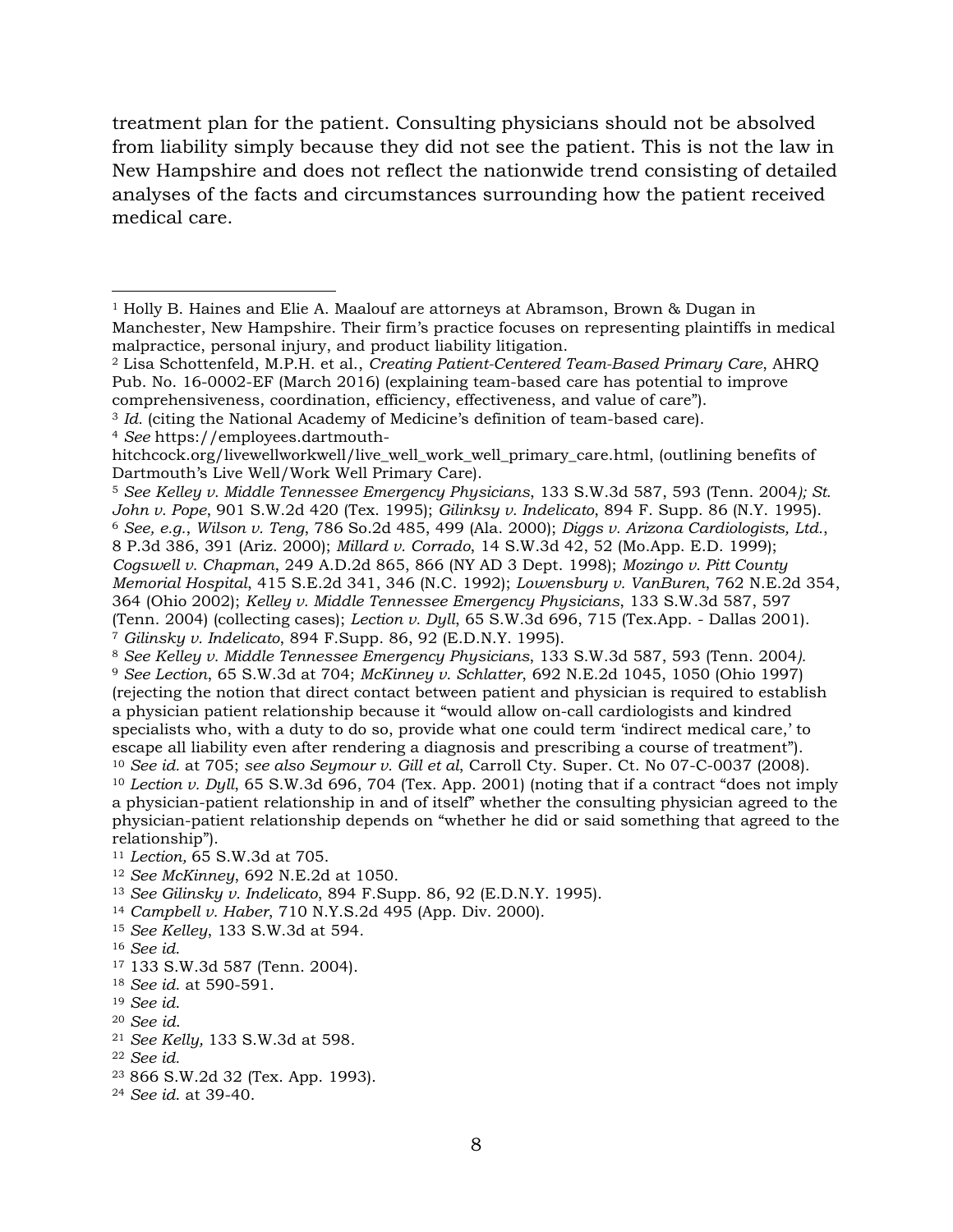<span id="page-8-30"></span><span id="page-8-29"></span><span id="page-8-28"></span><span id="page-8-27"></span><span id="page-8-26"></span><span id="page-8-25"></span><span id="page-8-24"></span><span id="page-8-23"></span><span id="page-8-22"></span><span id="page-8-21"></span><span id="page-8-20"></span><span id="page-8-19"></span><span id="page-8-18"></span><span id="page-8-17"></span><span id="page-8-16"></span><span id="page-8-15"></span><span id="page-8-14"></span><span id="page-8-13"></span><span id="page-8-12"></span><span id="page-8-11"></span><span id="page-8-10"></span><span id="page-8-9"></span><span id="page-8-8"></span><span id="page-8-7"></span><span id="page-8-6"></span><span id="page-8-5"></span><span id="page-8-4"></span><span id="page-8-3"></span><span id="page-8-2"></span><span id="page-8-1"></span><span id="page-8-0"></span> 65 S.W.3d 696 (Tex. App. 2001). *See id.* at 699. *See id*. *See id. Lection*, 65 S.W.3d at 707. *See id.*  692 N.E.2d 1045 (Ohio 1997). *See id*. at 1050. *See id*. *See id*. *See Mead v. Legacy Healthy System*, 283 P.3d 904 (Or. 2012); *Cogswell v. Chapman* 249 A.D.2d 865 (NY. App. Div. 1998); *Gilinsky v. Indelicato*, 894 F.Supp. 86 (E.D.N.Y. 1995). 249 A.D.2d 865 (NY. App. Div. 1998). *Id*. at 866. *See id. Id*. at 866-67. 894 F.Supp. 86 (E.D.N.Y. 1995). *See id*. at 88. *See id*. *See id*. at 92. *See id*. at 93. 8 P.3d 386 (Ariz. 2000) *See Diggs*, 8 P.3d at 390-91 (adopting approach outlined in The Restatement (Second) of Torts § 324A). *See id. See id. See id. See Diggs*, 8 P.3d at 390-91. *See id. See id. See Diggs*, 8 P.3d at 391. *See e.g.*, *Walters v. Rinker*, 520 N.E.2d 468 (Ind. Ct. App. 1988); *Peterson v. St. Cloud Hosp.*, 460 N.W.2d 635 (Minn. Ct. App. 1990); *Dougherty v. Gifford*, 826 S.W.2d 668 (Tex. App. 1992). *See Walters v. Rinker*, 520 N.E.2d 468, 472 (Ind. Ct. App. 1988). *Lection v. Dyll*, 65 S.W.3d 696, 704 (Tex. App. 2001). 65 S.W.3d 696 (Tex. App. 2001). *See id*. at 707; *see also Hiser v. Randolph*, 617 P.2d 774 (Ariz. Ct. App. 1980) (finding "lack of consensual physician-patient relationship" did not insulate on-call physician where his assent to hospital's bylaws, rules, and regulations bound him to "insure that all patients…treated in the Emergency Room receive the best possible care"). 581 N.W.2d 739 (Mich. Ct. App. 1997). *Id*. at 743-44. *See* i*d*. *See id*. at 744. 864 S.W.2d 678 (Tex.App. San Antonio 1993). *Id*. at 679. *Id. See id. See Lownsbury v. VanBuren*, 762 N.E.2d 354 (Ohio 2002)*; Mozingo v. Pitt County Memorial Hospital*, 415 S.E.2d 341 (N.C. 1992). *See Lownsbury* 762 N.E.2d at 363; *Mozingo*, 415 S.E.2d at 346-47. *See Lownsbury*, 762 N.E.2d at 362-63; *Mozingo*, 415 S.E.2d at 346-47. 484 N.W.2d 803 (Minn. Ct. App. 1992). *See id*. *Id*. at 808.

<span id="page-8-47"></span><span id="page-8-46"></span><span id="page-8-45"></span><span id="page-8-44"></span><span id="page-8-43"></span><span id="page-8-42"></span><span id="page-8-41"></span><span id="page-8-40"></span><span id="page-8-39"></span><span id="page-8-38"></span><span id="page-8-37"></span><span id="page-8-36"></span><span id="page-8-35"></span><span id="page-8-34"></span><span id="page-8-33"></span><span id="page-8-32"></span><span id="page-8-31"></span>